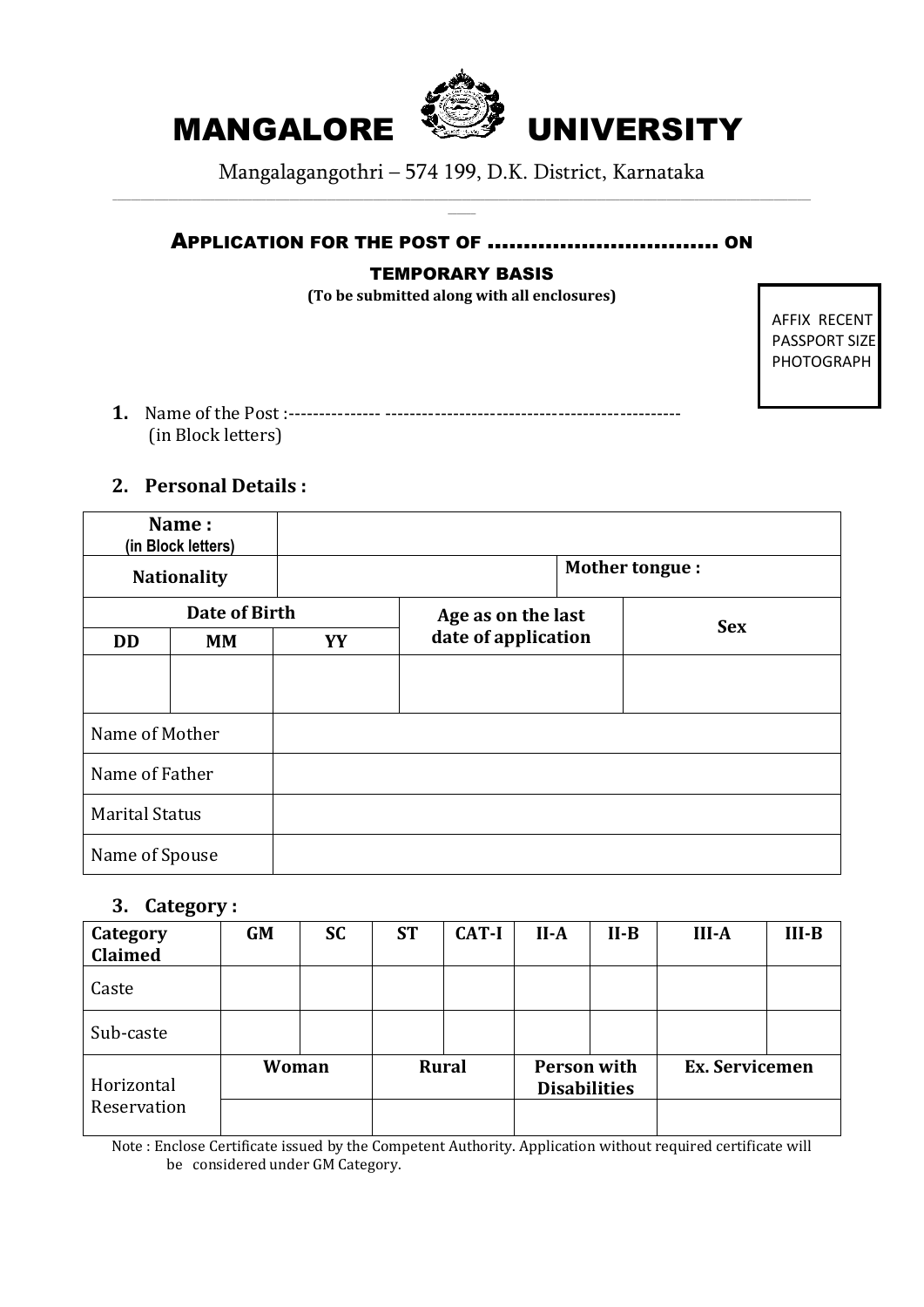## **4. Address (in Block letters) :**

| a. For Communication |  |
|----------------------|--|
|                      |  |
|                      |  |
|                      |  |
|                      |  |
|                      |  |
|                      |  |
|                      |  |
|                      |  |
|                      |  |
| b. Permanent         |  |
|                      |  |
|                      |  |
|                      |  |
|                      |  |
|                      |  |
|                      |  |
|                      |  |
|                      |  |

### **5. Academic Qualifications (Starting from the highest qualification) :**

| <b>Degree</b> | Name of the University / Board | Year of<br>Passing | % of marks | Division/<br>Class/<br>Grade |
|---------------|--------------------------------|--------------------|------------|------------------------------|
|               |                                |                    |            |                              |
|               |                                |                    |            |                              |
|               |                                |                    |            |                              |
|               |                                |                    |            |                              |
|               |                                |                    |            |                              |
|               |                                |                    |            |                              |